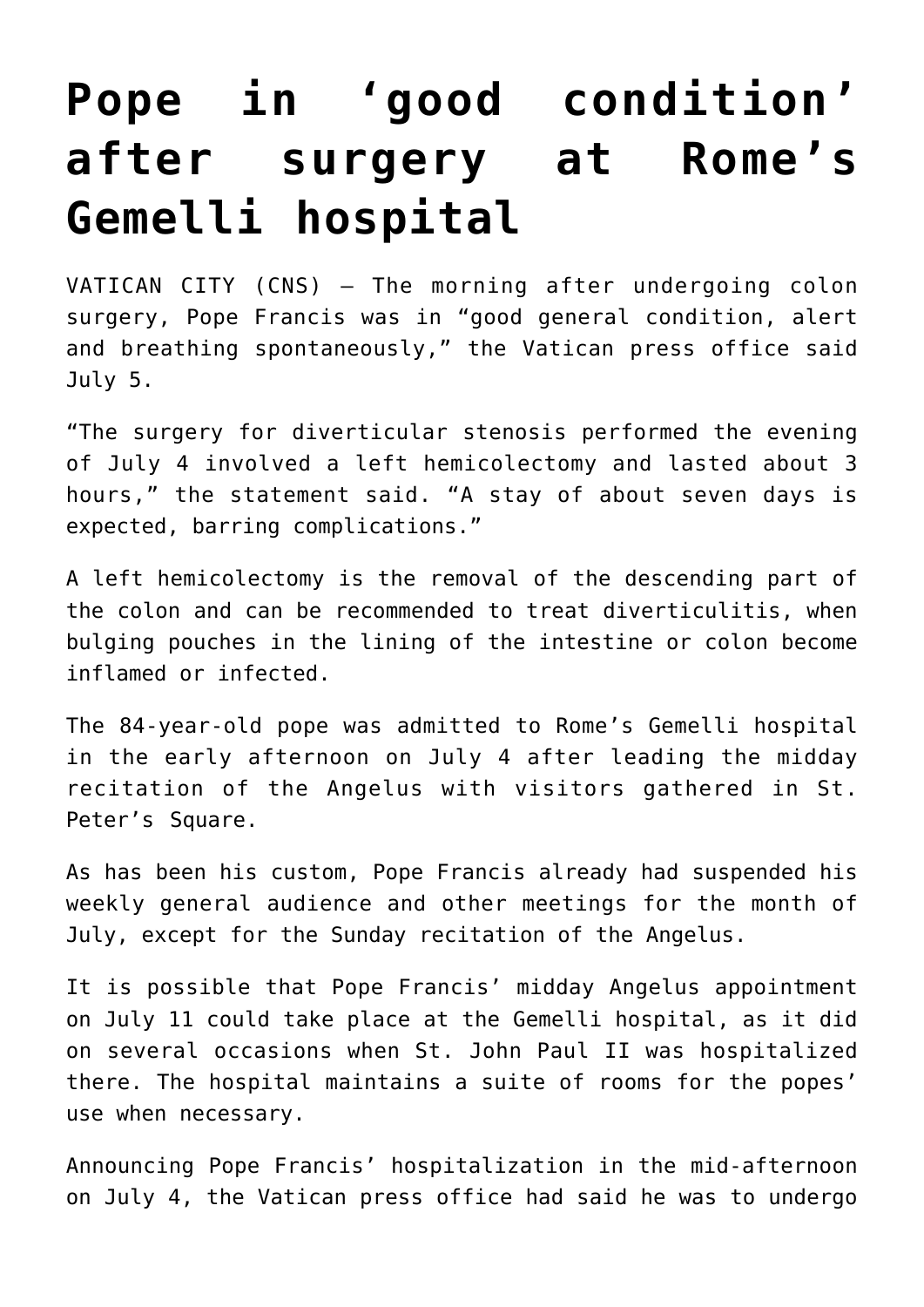"a scheduled surgical intervention for a symptomatic diverticular stenosis of the colon."

About seven hours later, after the surgery had been performed, the press office said, "The Holy Father reacted well to the surgery, which was conducted under general anesthesia."

Dr. Sergio Alfieri, a staff surgeon at the Gemelli who specializes in surgery of the digestive tract and colon, led the surgery, assisted by a team of surgeons.

Stenosis is a narrowing of a passage in the human body. The Vatican's description of the pope's condition indicated a partial blockage of the lower intestine. It provided no information about the cause or suspected cause of the blockage nor of the symptoms the pope had been experiencing.

As soon as the Vatican announced the pope's hospitalization, get-well messages began being posted on social media.

Italian President Sergio Mattarella, who had just arrived in France when the news broke, sent a telegram, his office said. The president said he and the Italian people were accompanying the pope with "affectionate thoughts" and wishes for a speedy recovery.

Pope Francis has been generally healthy since becoming pope in March 2013 except for recurrent bouts of sciatica, which causes sharp pain that radiates along the path of the sciatic nerve, which branches from the lower back through the hips and down each leg. In late December and early January, he missed several events because the pain was so intense.

The pope also suffered from a pulmonary condition in 1957 at the age of 21 that required him to undergo surgery to remove the upper right lobe of one of his lungs.

In an interview for a book published early in March, the pope said that while his recovery was painful, it was "complete,